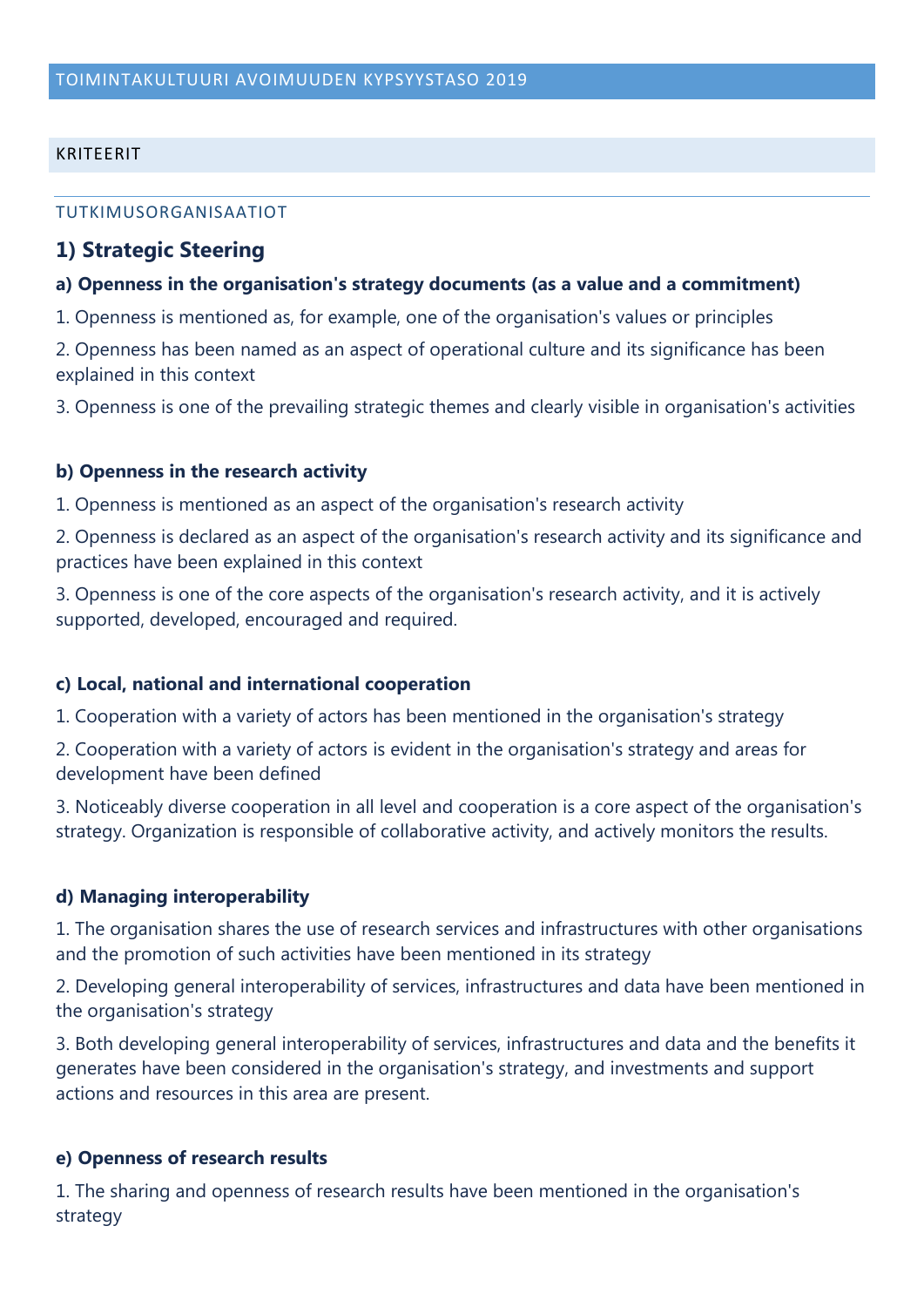2. The re-use and openness of research results are encouraged and developed

3. The openness of research results has been named as a core aspect of the organisation's research activities and the benefits it generates have been extensively identified

#### **f) Strengthening openness-related competence**

1. Openness-related competence, or tools and services that enable it, have been mentioned in the organisation's strategy

2. Openness-related competence and the tools and services that enable it have been defined as an area for development in the organisation's strategy

3. Openness-related competence and the tools and services that enable it have been defined as a focus area for resourcing in the organisation's strategy, and the benefits they generate have been identified.

# **2) Policies and Principles<sup>1</sup>**

## **a) Principles of openness for scientific publications**

1. The organisation recommends the use of open access channels for its research publications

2. The organisation encourages the use of open access channels for its research publications with incentives

3. The organisation requires the use of open access channels for its research publications

## **b) Principles of self-archiving for scientific publications**

1. The organisation recommends self-archiving (green open-access) research publications in an institutional repository or other open archives.

2. The organisation encourages self-archiving (green open-access) research publications in an institutional repository or other open archives, and has a support process in place for it.

3. The organisation requires self-archiving (green open-access) research publications in an institutional repository or other open archives, and has a support process in place for it.

# **c) Principles of openness relating to research methods (including algorithms and code, both developed and utilized)**

1. The organisation recommends openness in the publication and development of research methods and algorithms and code, and has an incentive in place for it.

2. The organisation encourages openness in the publication and development of research methods and algorithms and code, and has an incentive in place for it.

3. The organisation requires openness in the publication and development of research methods and algorithms and code.

# **d) Principles of openness relating to the availability, use and licensing of research data**

<sup>1</sup> <sup>1</sup> Politiikkatyökalu: https://www.openaire.eu/d3-1-toolkit-for-policy-makers-on-open-access-and-open-science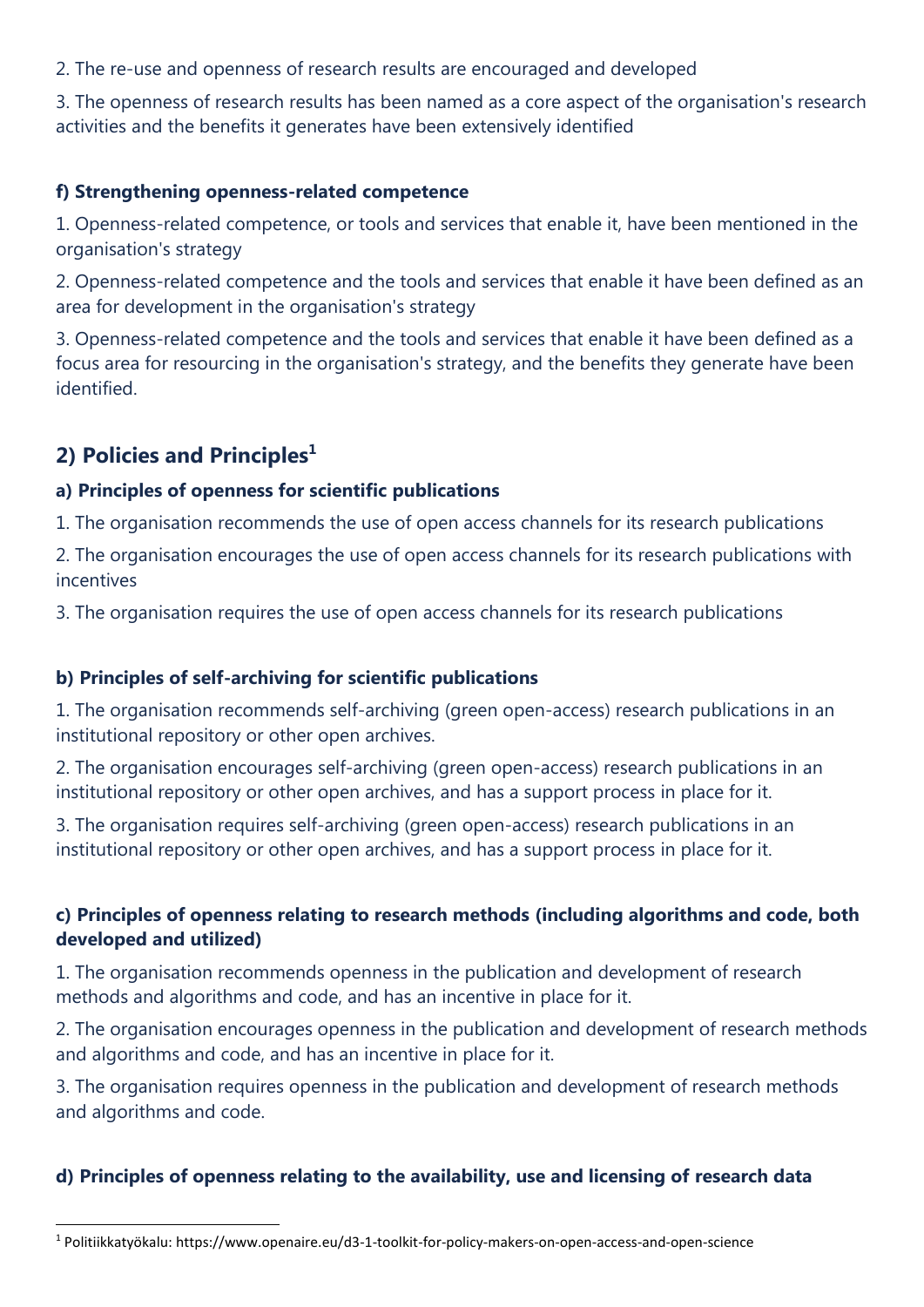1. The organization has a data policy and policy implementation plan recommending openness of research data, open licensing and open data repositories.

2. The organisation has a data policy and policy implementation plan encouraging the open licensing of research data in accordance with the national recommendations and using open data repositories.

3. The organisation has a data policy and policy implementation plan requiring open licensing of research data in accordance with the national recommendations <sup>2</sup> and use of agreed open data repositories

### **e) Service principles supporting openness**<sup>3</sup>

1. The organisation has recommendations for service principles (for the resources it administers, and can give access to users from other organisations.

2. The organisation has written service principles for most of the resources it administers, and others can get access for research purposes. Descriptions can be found on the organisation's website.

3. The organisation has written service principles for most of the resources it administers, and it is easy to gain access and get open information on resource usage. Descriptions can be found on the organisation's website.

# **f) Guiding principles from Open Science framework <sup>4</sup> (managing research data life cycle, availability and reliability)**

1. The organisation has considered the principles of openness for managing research data life cycle, availability and reliability, and implemented these in the data policy**.**

2. The organisation's enterprise architecture encourages compliance with the principles of openness for managing research data life cycle, availability and reliability.

3. The organisation's enterprise architecture requires compliance with the principles of openness for managing research data life cycle, availability and reliability.

## **g) Principles of openness in cooperation (for example in publication platforms for national journals)**

1. The organisation is in the starting phase in open collaboration, but does not describe this in detail.

2. The organisation is committed to some collaboration and openly describes its collaboration activities, but not the expected results and principles.

3. The organisation invests in dialogue with other actors and invests in communicating about principles and expected results of open collaboration.

1

<sup>2</sup> [https://avointiede.fi/fi/koordinaatio/hankearkistot/att-hankkeen-arkisto/keskeiset-linjaukset/tiedon-saatavuus:](https://avointiede.fi/fi/koordinaatio/hankearkistot/att-hankkeen-arkisto/keskeiset-linjaukset/tiedon-saatavuus) Tutkimusdatan ja julkaisujen jatkokäyttöä ei rajoiteta tarpeettomasti ja niiden käyttöehdot tuodaan selkeästi esille. Noudatetaan yleisiä, standardimuotoisia lisenssejä (suositus CC BY 4.0.), jotka ovat koneluettavia. Metatiedot julkaistaan CC0 –lisenssillä.

<sup>3</sup> https://avointiede.fi/fi/koordinaatio/hankearkistot/att-hankkeen-arkisto/keskeiset-linjaukset/palveluperiaatteet

<sup>4</sup> https://avointiede.fi/fi/koordinaatio/hankearkistot/att-hankkeen-arkisto/keskeiset-linjaukset/arkkitehtuuriperiaatteet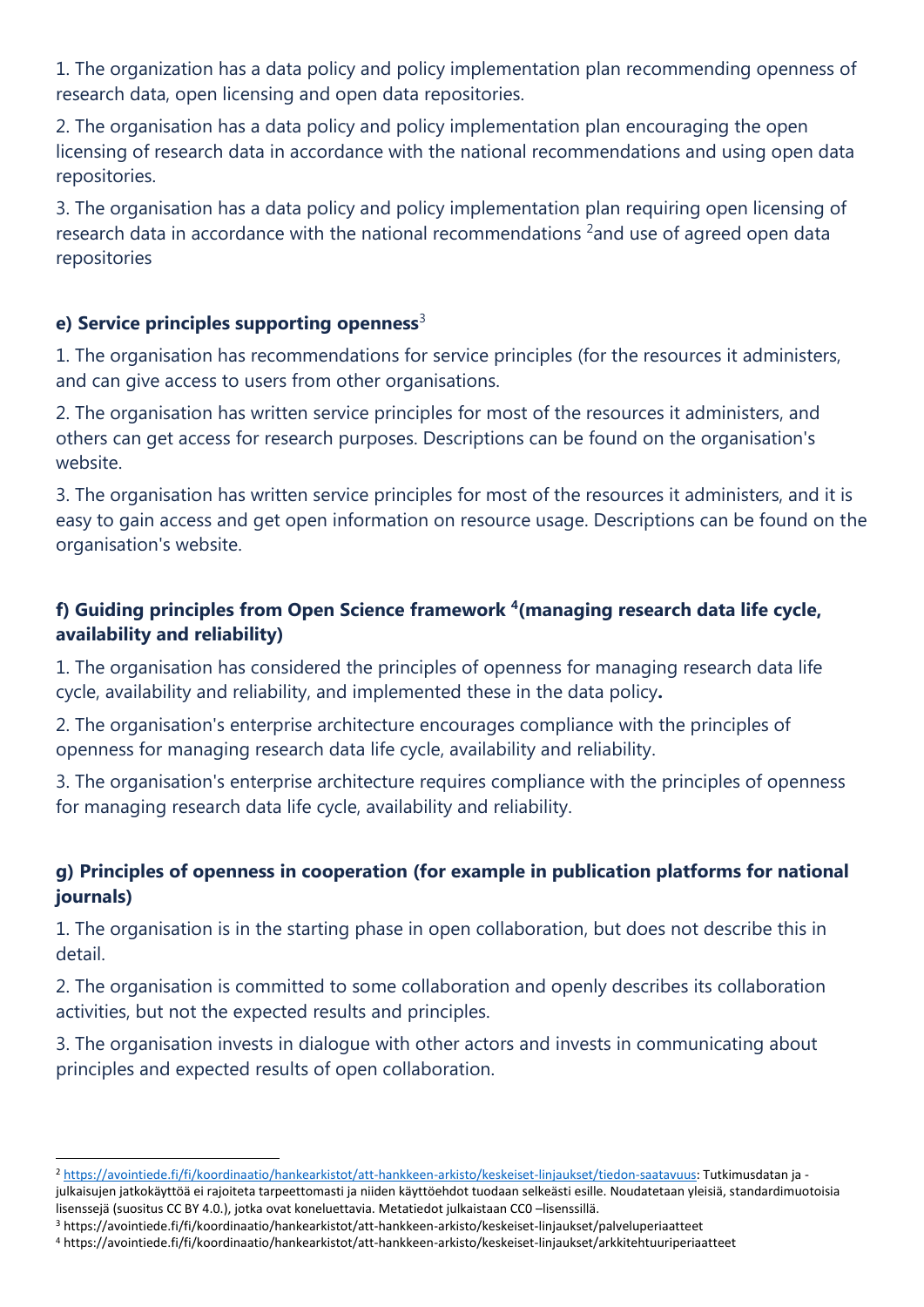### **h) Principles of openness in agreements (licensing and re-use)**

1. The organisation recommends that principles of openness should be considered in agreements whenever juridical requirements allow

2. The organisation encourages the consideration of principles of openness in agreements whenever juridical requirements allow, and has a contract framework for it.

3. The organisation requires that principles of openness must be considered in agreements whenever juridical requirements allow, and has a contract framework and model contracts available for it.

#### **i) Guidelines for quality systems**

1. The organisation has drawn up a quality manual or other quality-related document, and it is available on organisation's external website

2. The organisation's quality manual recommends openness or names openness as one of its quality principles, and has guidelines on how to use openness to increase quality.

3. The organisation's quality manual recommends openness and names openness as one of its core quality principles. It includes a process for developing openness.

# **3) Supporting Openness**

### **a) Monitoring the openness of publishing (open access, self-archiving, APC, BPC)**

1. The organisation does not yet monitor the openness of its publishing activities, but has plans to do so.

2. The organisation monitors the openness of its publishing activities to some extent and is developing the monitoring process.

3. The organisation monitors the openness of its publishing activities and processes by type, and data is being actively collected

## **b) Monitoring the openness of research data (making materials available, utilisation)**

1. The organisation does not yet monitor the openness of its research data, but has plans to do so.

2. The organisation monitors the openness of its research data to some extent and developments for the monitoring process are ongoing.

3. The organisation monitors the openness of its research data and data and metadata is being actively collected and used to improve the process.

## **c) Monitoring the visibility of research (for impact; scientific and social media)**

1. The organisation does not yet monitor the visibility of its research activities, but has plans to do so.

2. The organisation monitors the visibility of its research activities to some extent but does not distinguish scientific and other media hits.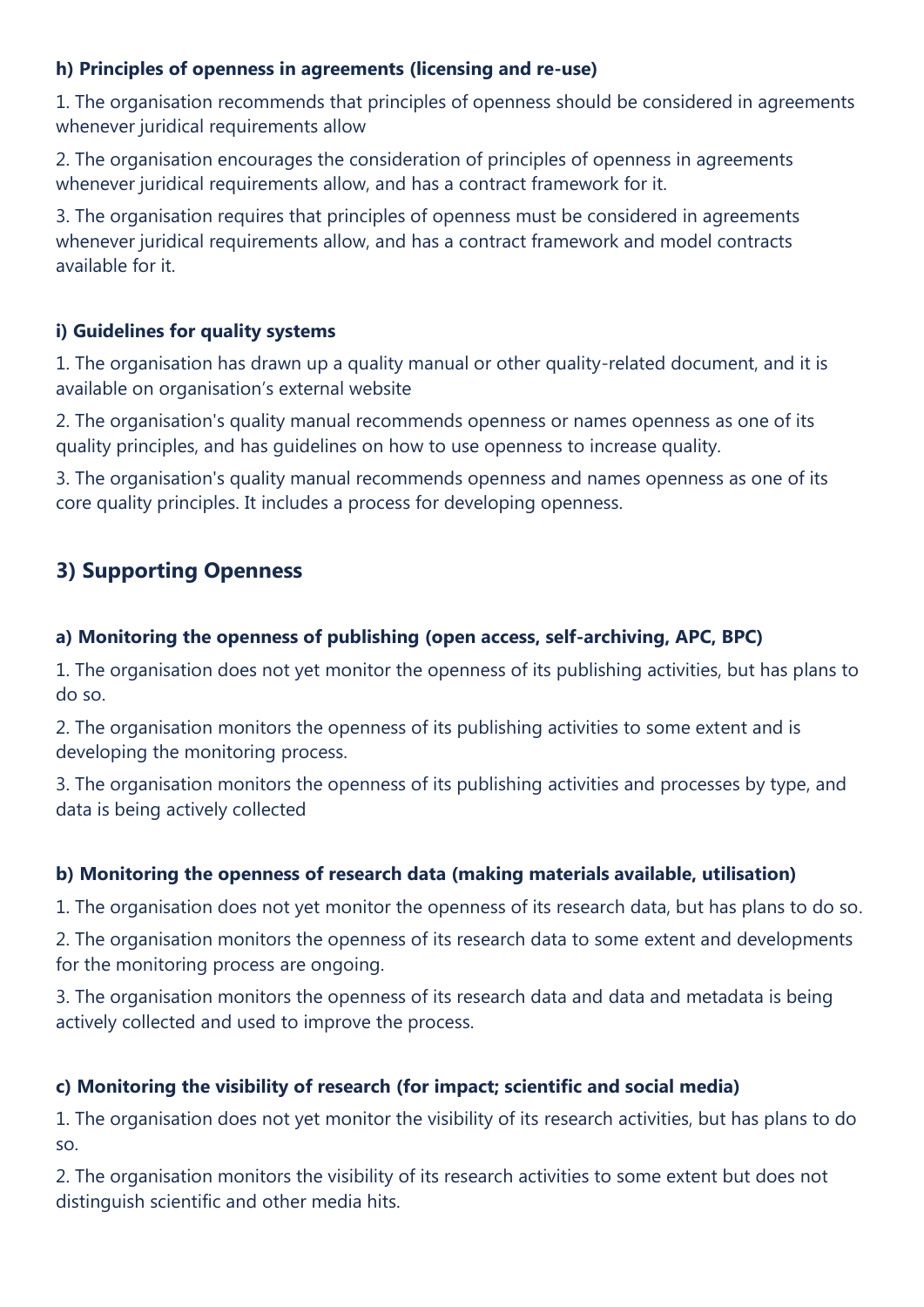3. The organisation monitors the visibility of its research activities and data is being actively collected. The organization does distinguish scientific and other media hits.

# **d) Services for catalogueing and creating metadata for research materials**

1. The organisation does not yet use such services, but has plans to do so.

2. The organisation uses such services to some extent and is developing its metadata management.

3. The organisation actively uses such services, and uses the metadata for insight and steering.

### **e) Services for documenting research publications and materials**

1. The organisation provides self-help guidelines for storing research publications in its own archives and information about parallel publishing.

2. In addition to the aforementioned, the organisation provides guidelines and some support personnel helping on storage and metadata for research materials, and information about open access publication.

3. In addition to the aforementioned, the organisation has a sufficient amount of support personnel guiding documentation, suitable storage sites for research materials and metadata, and explaining what must be considered when storing them. The topic is extensively covered and its benefits for researchers have been explained.

# **4. Competence development**

## **a) Lifecycle management of research data<sup>5</sup>**

-The organisation provides self-help guidelines for creating a data management plan and its significance and benefits for research are explained

-The organisation provides some support and guidelines for the life-cycle management and digital preservation of research data and its significance and benefits for research are explained.

-The organisation provides strong support and guidelines for the life-cycle management and digital preservation of research data and its significance and benefits for research are acknowledged via supporting incentives.

## **b) The re-use and findability of research results<sup>6</sup>**

-The organisation provides self-help guidelines for creating external links and persistent identifiers for research and research materials (including DOI, URN, ORCID, licensing research publications and data (including CC, ODC) and gives grounds for their use.

-The organisation provides guidelines and some support for creating external links and persistent identifiers for research and research materials (including DOI, URN, ORCID, licensing research publications and data (including CC, ODC) and gives grounds for their use.

1

<sup>5</sup> Tietoa PSI-uudistuksesta: http://data.consilium.europa.eu/doc/document/ST-13418-2018-INIT/en/pdf

<sup>6</sup> Esimerkki FAIR-tiedonhallinnan ohejista:

http://ec.europa.eu/research/participants/data/ref/h2020/grants\_manual/hi/oa\_pilot/h2020-hi-oa-data-mgt\_en.pdf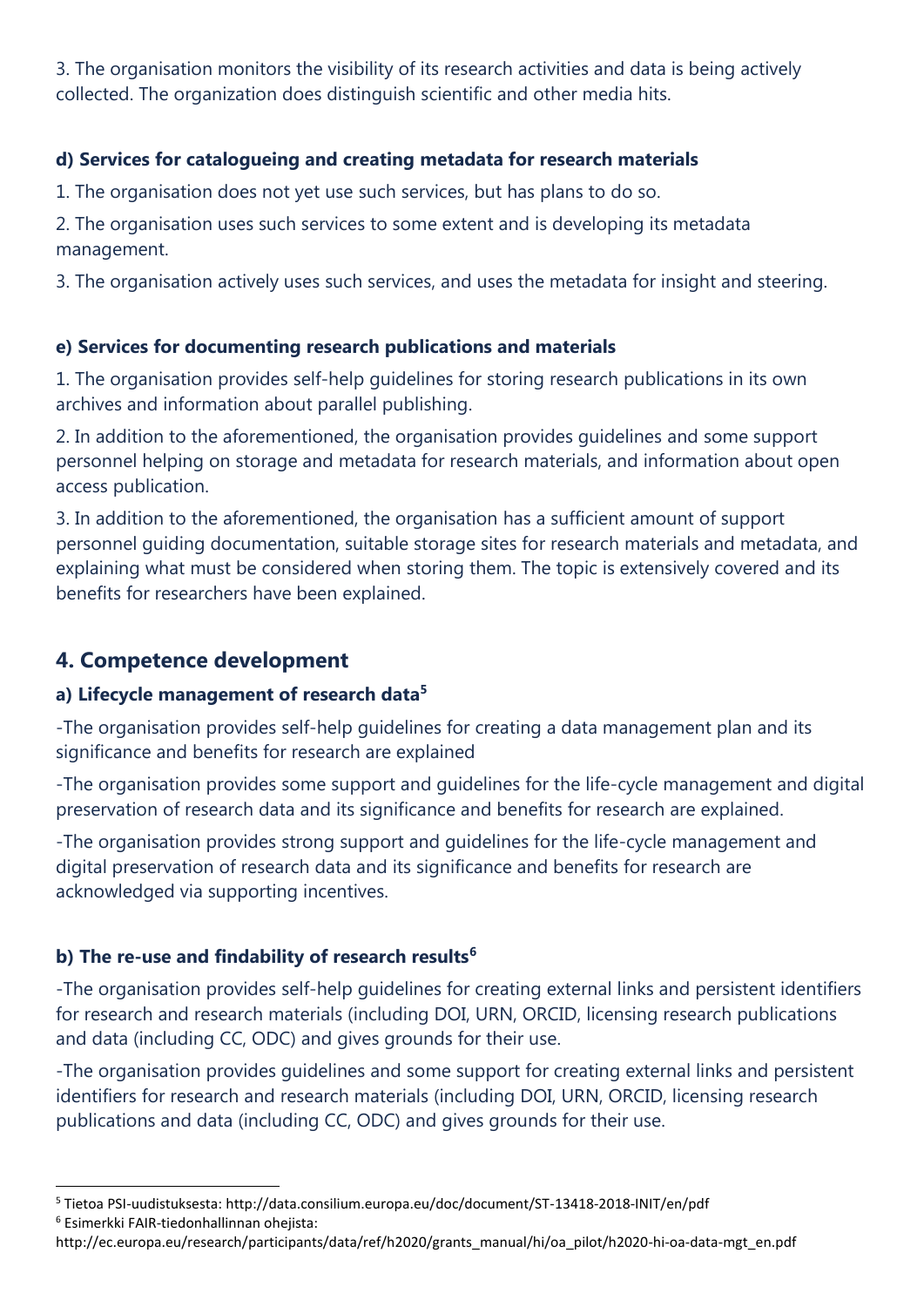- The organisation provides guidelines and sufficient support for creating external links and persistent identifiers for research and research materials (including DOI, URN, ORCID, licensing research publications and data (including CC, ODC). These topics are extensively covered and their benefits for researchers have been explained.

### **d) Use of common open science services\***

-The organisation has local services aligned with the Academy of Finland's or other major scientific funders guidelines on availability and publishing of research

-The organisation recommends the use of the Fairdata services (IDA, Etsin, AVAA) or other national services (such as AILA, DMP-Tuuli, Journal.fi) for managing research data

-The organisation recommends the use of international or European services (such as PubMed Central, arXiv, OpenAIRE, Zenodo, EUDAT, EOSC) for managing research data

**\* For the measures marked with bullet points the organisations were able to receive points for each criterion they fulfilled. For example, an organisation could fulfill only the last criteria for it to receive one point for the measure.**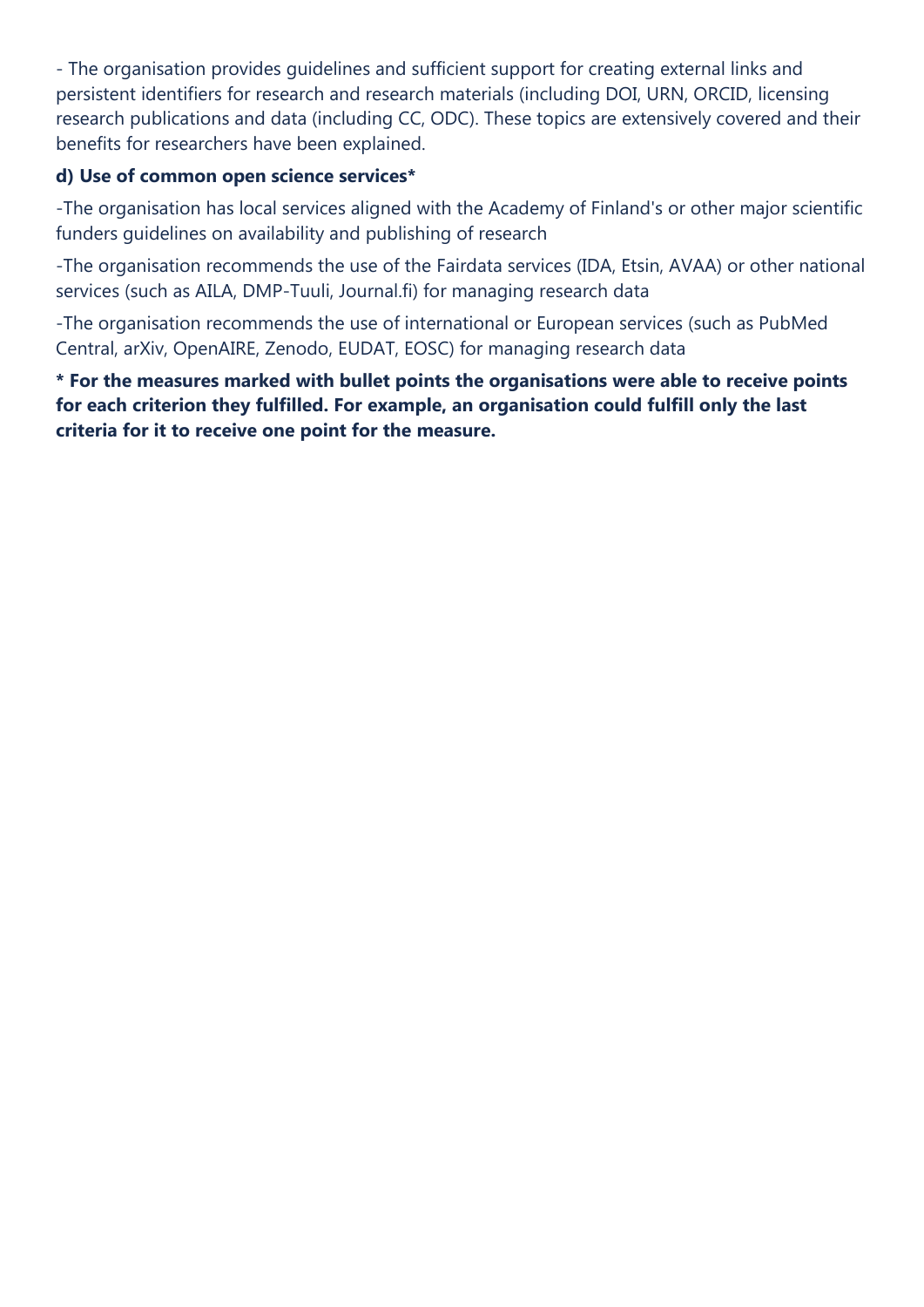#### RAHOITTAJAT

# **1) Strategic Steering and Principles of Openness**

### **a) Strategic steering of openness**

1) Openness is mentioned as one of the organization's values or principles

2) Openness has been named as an aspect of operational culture and its significance has been explained in this context

3) Openness is one of the prevailing strategic themes and clearly lies at the core of the organization's activities

### **b) Promoting the openness and re-use of research outputs**

1) Openness of funded research's outputs is mentioned in the organization's strategy

2) Openness of funded research's outputs is encouraged and research funding is developed with this in mind

3) Openness and re-use of funded research's outputs is named as one of the core aspects of the organization's research funding

### **c) National and international cooperation**

1) Cooperation in research funding activities on the national and international level is mentioned in the organization's strategy

2) Cooperation in research funding activities on the national and international level is mentioned in the organization's strategy and there are funding calls and instruments in use based on this cooperation

3) Cooperation in research funding activities on the national and international level is named as one of the core aspects of research funding organization's activities and there are funding calls and instruments in use based on this cooperation

## **d) Interoperability of research infrastructures**

1) Interoperability and shared use of funded research services and infrastructures is mentioned in the organization's strategy

2) Interoperability and shared use of funded research services and infrastructures is mentioned in the organization's strategy and those are being developed

3) Interoperability and shared use of funded research services and infrastructures is mentioned in the organization's strategy and those are developed even further acknowledging the benefits

#### **e) Strengthening openness-related competence**

1) Openness-related competences are mentioned in the organization's strategy

2) Openness-related competences are defined as an area for development in the organization's strategy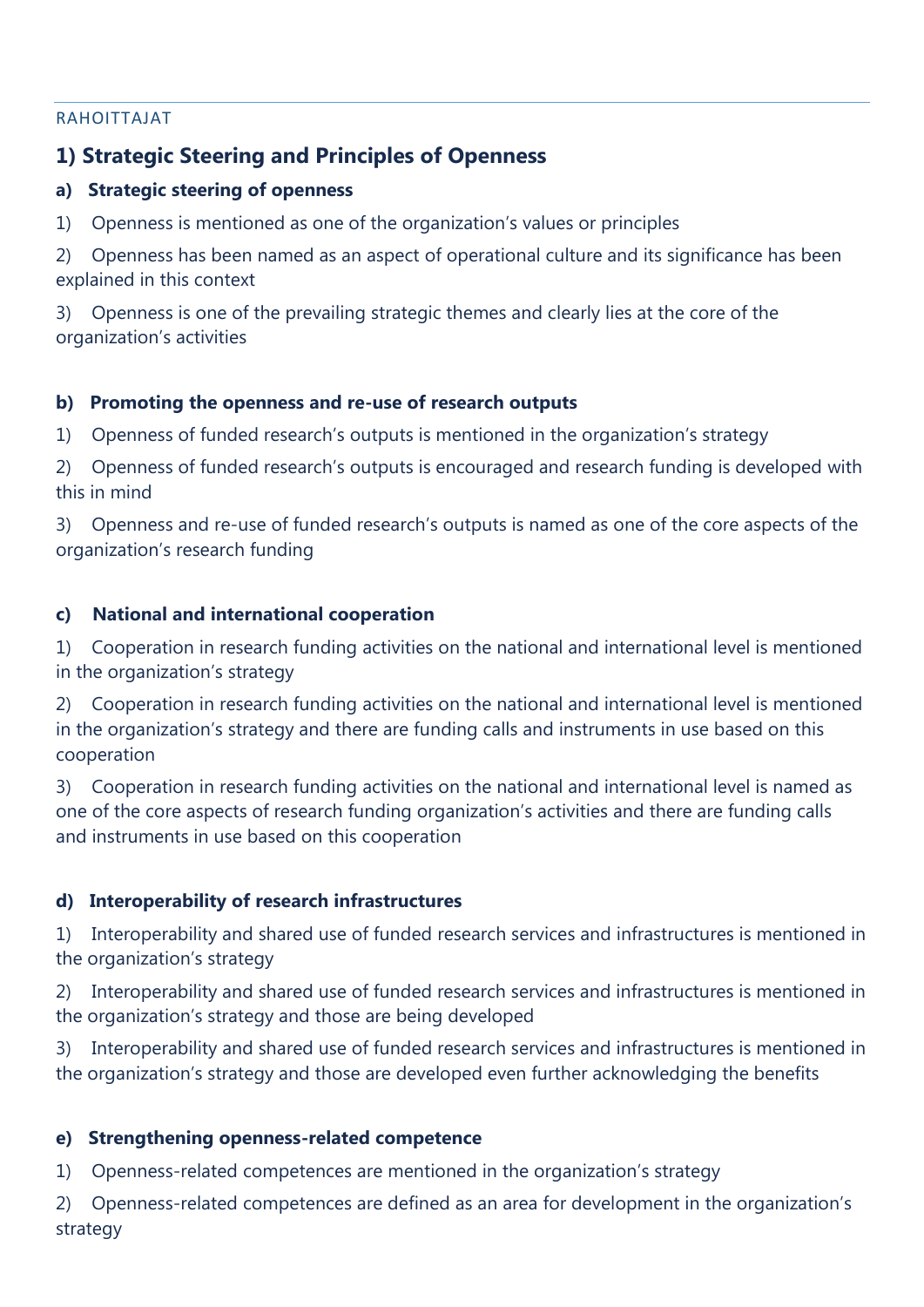3) Openness-related competences, are defined as a focus area for resourcing and development in the organization's strategy, and the opportunities created by these are identified extensively

## **2) Openness in Research Funding<sup>7</sup>**

# **a) Principles of open access publishing**

1) Funded research's publications are recommended to be published in open access publishing channels

2) Funded research's publications are urged to be published in open access publishing channels

3) Funded research's publications are required to be published in open access publishing channels

# **b) Principles of research data openness**

1) Funded research's data is recommended to be published open

2) Funded research's data is urged to be published open in accordance with the national recommendations on open data publishing services and open licensing

3) Funded research's data is required to be published open in accordance with the national recommendations on open data publishing services and open licensing

# **c) Principles of research methods openness methods (including algorithms and code, both developed and utilized)**

1) Openness of funded research's methods is recommended and developed further

- 2) Openness of funded research's methods is urged and developed further
- 3) Openness of funded research's methods is required and developed further

# **d) Principles of openness for research infrastructures**

1) Funded research infrastructures are recommended to enable shared use in their policies and terms of use

2) Funded research infrastructures are urged to enable shared and open use in their policies and terms of use

3) Funded research infrastructures are required to clearly enable shared and open use in their policies and terms of use in accordance with the national recommendations.

# **3) Supporting and Promoting Openness**

## **a) Instructions for open science and research**

1) Instructions on open research practices are available and benefits of open science are presented to research funding applicants

2) Comprehensive instructions on open research practices are available and benefits of open science are presented to research funding applicants

<sup>1</sup> <sup>7</sup> Politiikkatyökalu: https://www.openaire.eu/d3-1-toolkit-for-policy-makers-on-open-access-and-open-science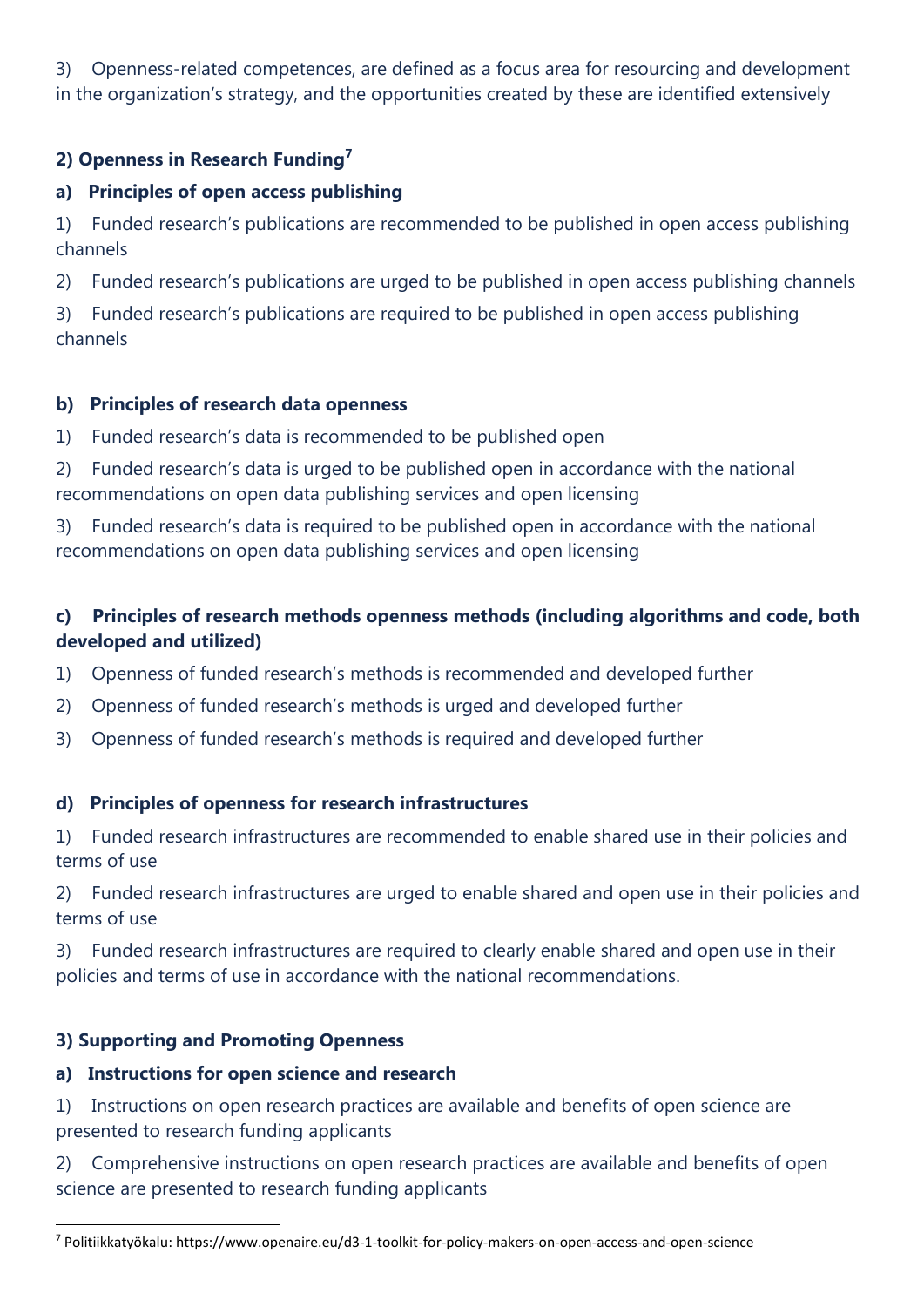3) Comprehensive instructions on open research practices are available, benefits of open science and how these are taken into account by research funder, for example in funding instruments, are presented to research funding applicants

### **b) Recommendations of openness for research outputs**

1) The possibilities of research outputs openness are presented to research funding applicants

2) The possibilities of research outputs openness are presented and openness is recommended to research funding applicants

3) The possibilities and benefits of research outputs openness are broadly presented and openness is recommended to research funding applicants

### **c) Developing openness in research funding reviewing**

1) The research funder explains broadly the process of funding calls and the review criteria used

2) The research funder explains broadly the process of funding calls and the review criteria used. One review criterion in funding calls is openness and re-use of research

3) The research funder explains broadly the process of funding calls and the review criteria used. One review criterion in funding calls is openness and re-use of research and the indicators to measure these are explained

#### **d) Monitoring openness**

1) The research funder monitors the openness of funded research alongside the common reporting required

2) The research funder monitors the openness of funded research alongside the common reporting required and the re-use of research results are promoted during the research

3) Monitoring the openness of funded research is a permanent part of the common reporting required and the re-use of research results are promoted during the research

## **e) Openness of funding decisions**

1) The research funder opens its own information for example by publishing the funding decisions on its website

2) The research funder opens its own information for example by publishing the funding decisions on its website in a machine-readable format

3) The research funder opens its own information for example by publishing the funding decisions on its website in a machine-readable format and through an open API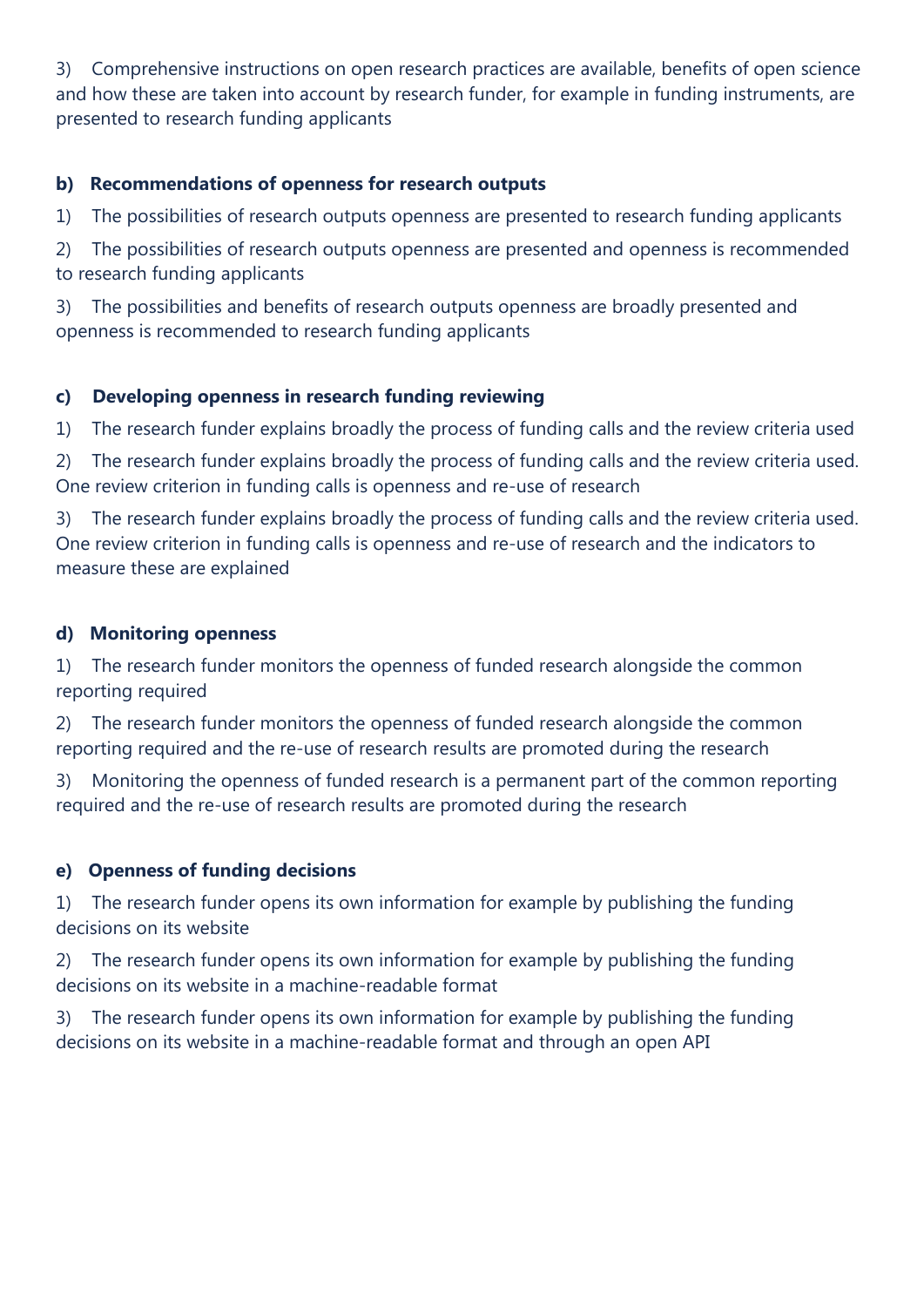#### **1) Strategic Steering and Principles of Openness**

#### **a) Strategic steering of openness**

1) Openness is mentioned as one of the organization's values or principles

2) Openness has been named as an aspect of operational culture and its significance has been explained in this context

3) Openness is one of the prevailing strategic themes and clearly lies at the core of the organization's activities

#### **b) Promoting the openness and re-use of research outputs**

1) Openness of research outputs is mentioned in the organization's strategy

2) Openness of research outputs is encouraged and research funding is developed this in mind

3) Openness and re-use of research outputs is named as one of the core aspects of the organization's research funding

#### **c) National and international cooperation**

1) Cooperation on the national and international level is mentioned in the organization's strategy

2) Cooperation on the national and international level is mentioned in the organization's strategy and there are funding calls and instruments in use based on this cooperation

3) Cooperation on the national and international level is named as one of the core aspects of research funding organization's activities and there are funding calls and instruments in use based on this cooperation

#### **d) Interoperability of research infrastructures**

1) Interoperability and shared use of services and infrastructures is mentioned in the organization's strategy

2) Interoperability and shared use of services and infrastructures is mentioned in the organization's strategy and those are being developed

3) Interoperability and shared use of services and infrastructures is mentioned in the organization's strategy and those are developed even further by implementing principles of openness

#### **e) Strengthening openness-related competence**

1) Openness-related competence, or services that enable it, are mentioned in the organization's strategy

2) Openness-related competence, or services that enable it, are defined as an area for development in the organization's strategy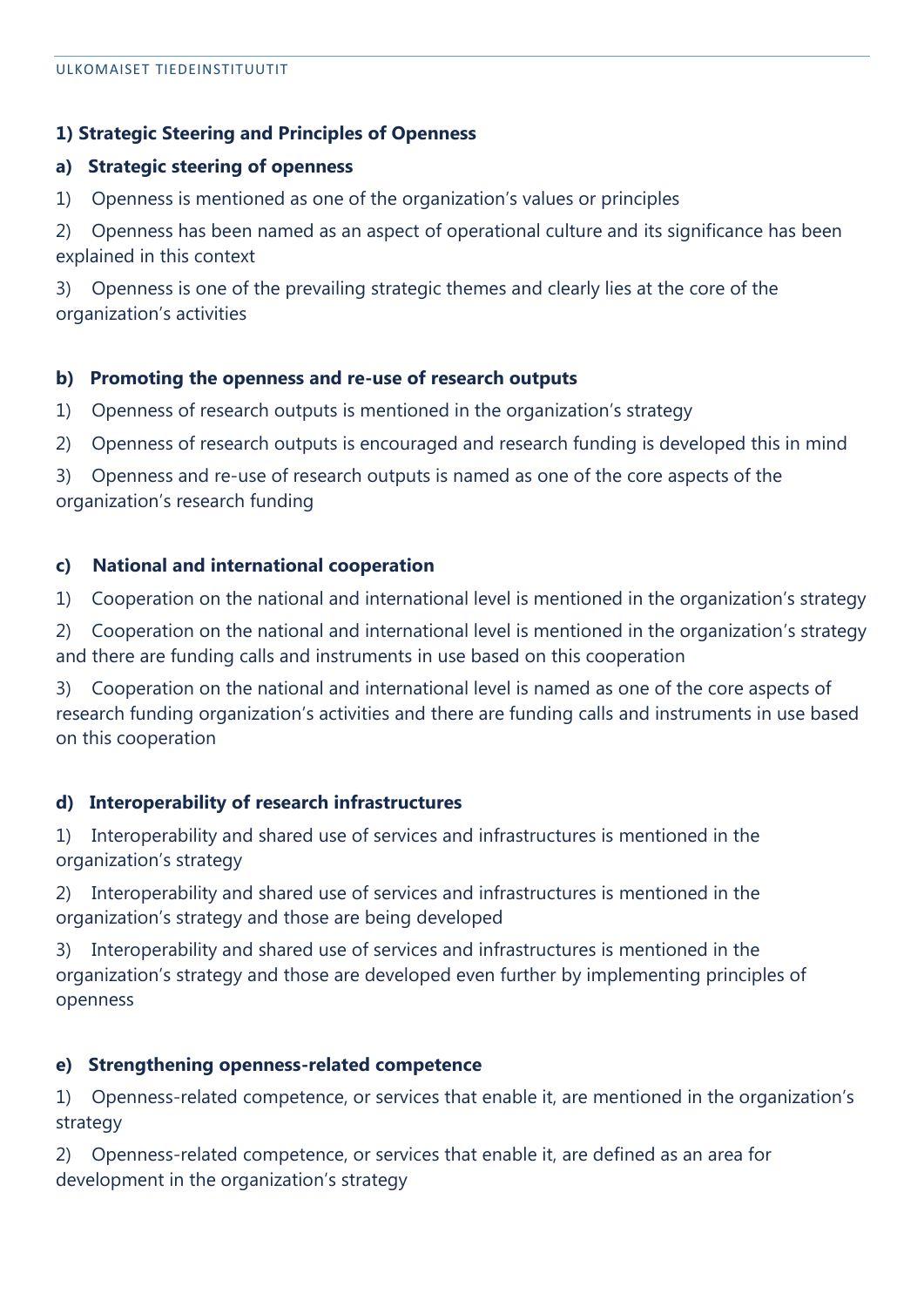3) Openness-related competence, or services that enable it, are defined as a focus area for resourcing and area for development in the organization's strategy, and the opportunities created by these are identified extensively

### **2) Openness in Policies and Principles<sup>8</sup>**

### **a) Principles of open access publishing**

- 1) Research publications are recommended to be published in open access publishing channels
- 2) Research publications are urged to be published in open access publishing channels
- 3) Research publications are required to be published in open access publishing channels

#### **b) Principles of research data openness**

- 1) Research data is recommended to be published open
- 2) Research data is urged to be published open in accordance with the national recommendations on open data publishing services and open licensing

3) Research data is required to be published open in accordance with the national recommendations on open data publishing services and open licensing

# **c) Principles of research methods openness methods (including algorithms and code, both developed and utilized)**

- 1) Openness of research methods is recommended and developed further
- 2) Openness of research methods is urged and developed further
- 3) Openness of research methods is required and developed further

#### **d) Principles of openness for research infrastructures**

- 1) Research infrastructures policies and terms of use recommends to enable shared use their
- 2) Research infrastructures policies and terms of use urges to enable shared and open use

3) Research infrastructures policies and terms of use requires to enable shared and open use, and the terms of use are in accordance with the national recommendations

## **3) Supporting and Promoting Openness**

#### **a) Instructions for open science and research**

1) Instructions on open research practices are available and benefits of open science are presented to researchers

2) Comprehensive instructions on open research practices are available and benefits of open science are presented to researchers

3) Comprehensive instructions on open research practices are available, benefits of open science and how these are taken into account are presented to researchers

<sup>1</sup> <sup>8</sup> Politiikkatyökalu: https://www.openaire.eu/d3-1-toolkit-for-policy-makers-on-open-access-and-open-science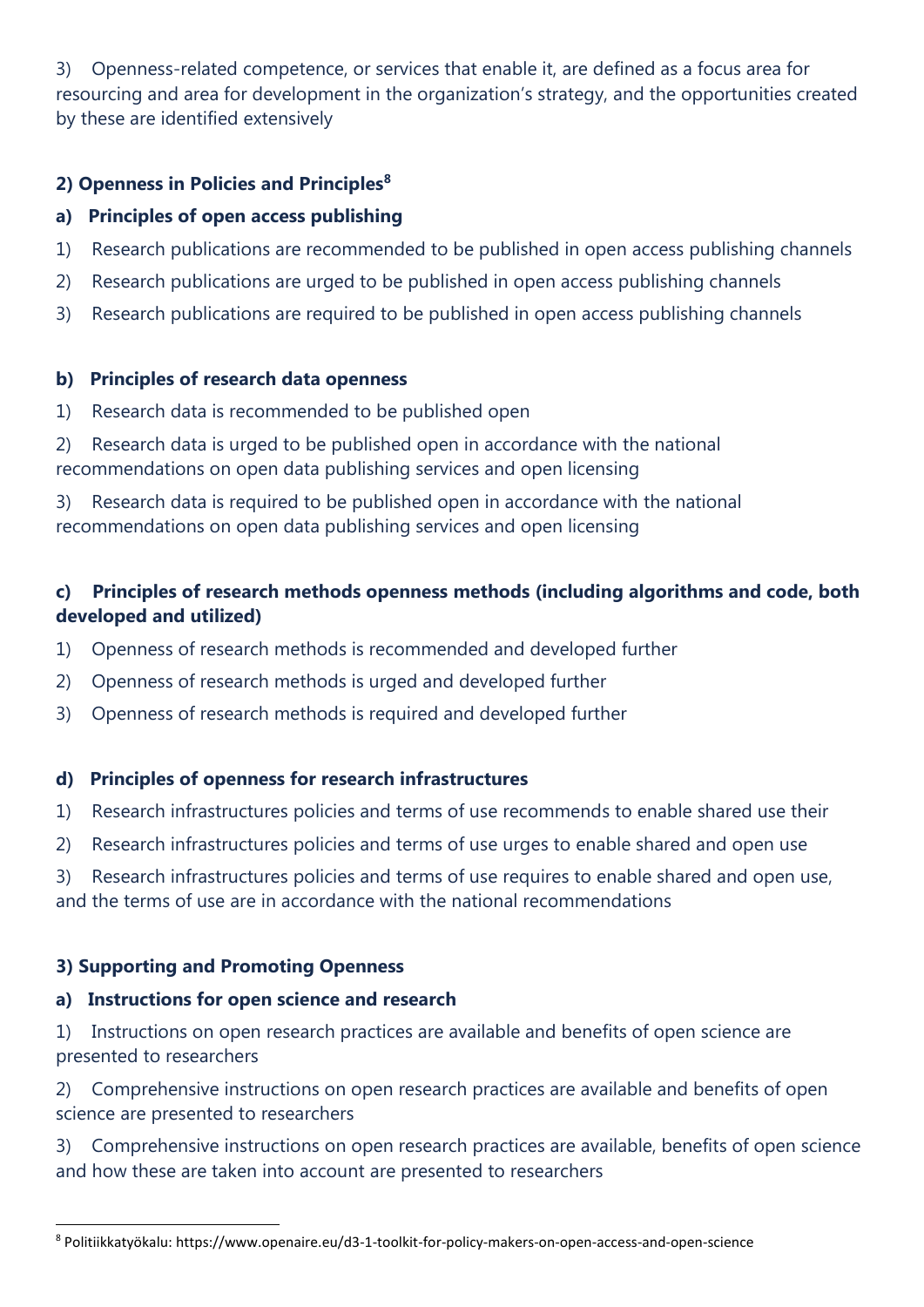### **b) Recommendations of openness for research outputs**

1) The possibilities of research outputs openness are presented to researchers

2) The possibilities of research outputs openness are presented and openness is recommended to researchers

3) The possibilities and benefits of research outputs openness are broadly presented and openness is required from researchers

#### **c) Developing openness in collaboration**

1) The organization explains broadly the process of collaboration and the possible review criteria used

2) The organization explains broadly the process of collaboration and the possible review criteria used. One review criterion in collaboration is openness and re-use of research

3) The organization explains broadly the process of collaboration and the possible review criteria used. One review criterion in collaboration is openness and re-use of research and the indicators to measure these are explained

#### **d) Monitoring openness**

1) The organization monitors the openness of research alongside the common reporting

2) The organization monitors the openness of research alongside the common reporting and the re-use of research is promoted during the research

3) Monitoring the openness of research is an elementary part of the common reporting and monitoring the results steer actions.

## **e) Monitoring impact and visibility of research (scientific and social media)**

1) The organization does not yet monitor the visibility or impact of its research activities, but plans to do so.

2) The organization monitors the visibility or impact of its research activities to some extent.

3) The organization monitors the visibility or impact of its research activities, and data is being actively collected.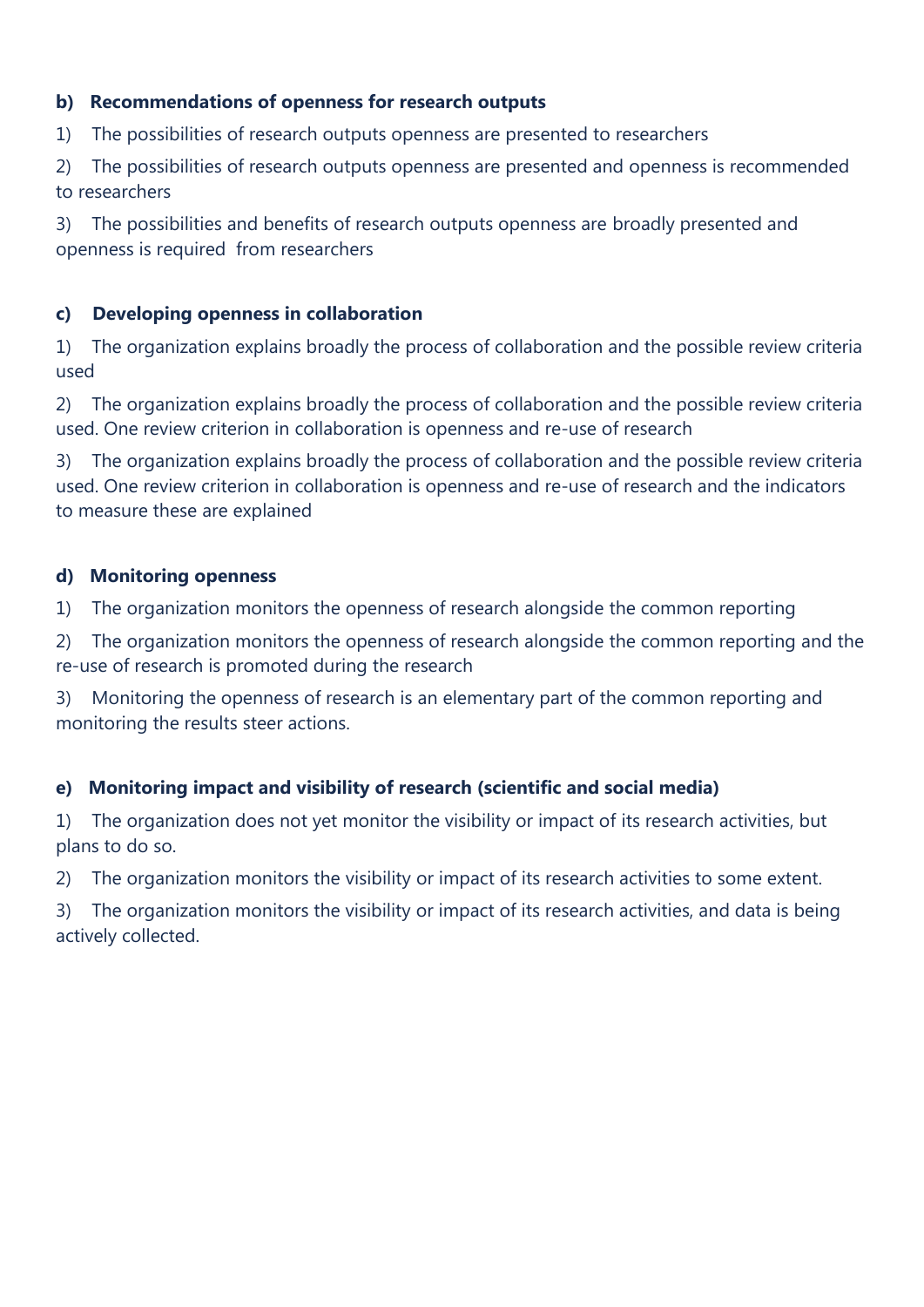#### TIEDEYHTEISÖT

#### **1) Strategic Steering and Principles of Openness**

#### **a) Strategic steering of openness**

1) Openness is mentioned as one of the organization's values or principles

2) Openness has been named as an aspect of operational culture and its significance has been explained in this context

3) Openness is one of the prevailing strategic themes and clearly lies at the core of the organization's activities

#### **b) Promoting the openness and re-use of research outputs**

1) Openness of research outputs is mentioned in the organization's strategy

2) Openness of research outputs is encouraged in the organization's strategy

3) Openness and re-use of research outputs is named as one of the core aspects of research in the organization's strategy

#### **c) National and international cooperation**

1) Cooperation on the national and international level is mentioned in the organization's strategy

2) Cooperation on the national and international level is mentioned in the organization's strategy and there are funding calls and instruments in use based on this cooperation

3) Cooperation on the national and international level is named as one of the core aspects of research funding organization's activities and there are funding calls and instruments in use based on this cooperation

#### **d) Interoperability of research infrastructures**

1) Interoperability and shared use of services and infrastructures is mentioned in the organization's strategy

2) Interoperability and shared use of services and infrastructures is mentioned in the organization's strategy and those are being developed

3) Interoperability and shared use of services and infrastructures is mentioned in the organization's strategy and those are developed even further acknowledging the benefits

#### **e) Strengthening openness-related competence**

1) Openness-related competence, or services that enable it, are mentioned in the organization's strategy

2) Openness-related competence, or services that enable it, are defined as an area for development in the organization's strategy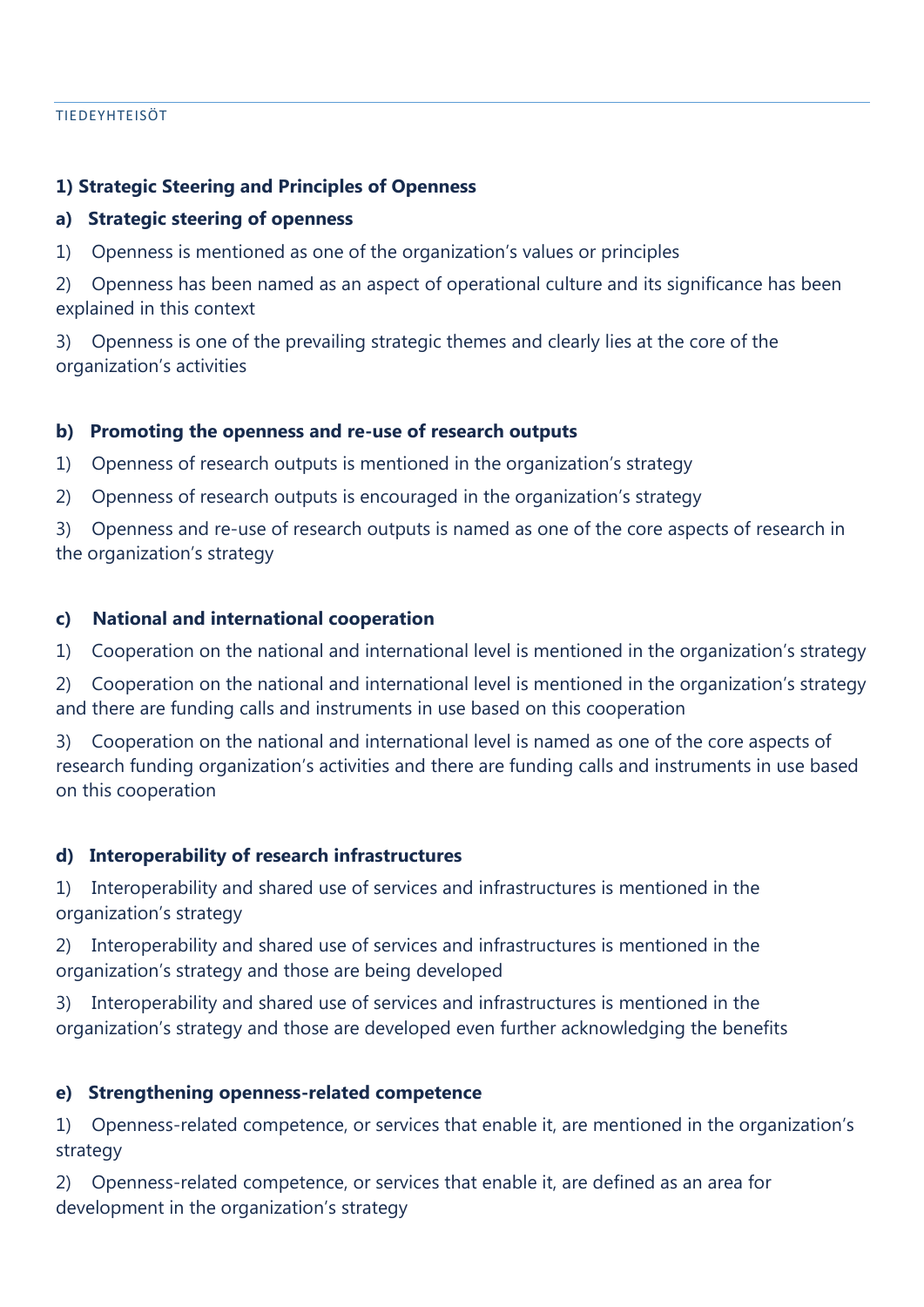3) Openness-related competence, or services that enable it, are defined as a focus area for resourcing and area for development in the organization's strategy, and the opportunities created by these are identified extensively

### **2) Openness in Policies and Principles<sup>9</sup>**

### **a) Principles of open access publishing**

- 1) Research publications are recommended to be published in open access publishing channels
- 2) Research publications are urged to be published in open access publishing channels
- 3) Research publications are required to be published in open access publishing channels

#### **b) Principles of research data openness**

- 1) Research data is recommended to be published open
- 2) Research data is urged to be published open in accordance with the national recommendations on open data publishing services and open licensing

3) Research data is required to be published open in accordance with the national recommendations on open data publishing services and open licensing

# **c) Principles of research methods openness methods (including algorithms and code, both developed and utilized)**

- 1) Openness of research methods is recommended and developed further
- 2) Openness of research methods is urged and developed further
- 3) Openness of research methods is required and developed further

#### **d) Principles of openness for research infrastructures**

- 1) Research infrastructures policies and terms of use recommends to enable shared use
- 2) Research infrastructures policies and terms of use urges to enable shared and open use

3) Research infrastructures policies and terms of use clearly requires to enable shared and open use, and the terms of use are in accordance with the the national recommendations

## **3) Supporting and Promoting Openness**

#### **a) Instructions for open science and research**

1) Instructions on open research practices are available and benefits of open science are presented to researchers

2) Comprehensive instructions on open research practices are available and benefits of open science are presented to researchers

3) Comprehensive instructions on open research practices are available, benefits of open science and how these are taken into account by research funder, for example in funding instruments, are presented to researchers

<sup>1</sup> <sup>9</sup> Politiikkatyökalu: https://www.openaire.eu/d3-1-toolkit-for-policy-makers-on-open-access-and-open-science